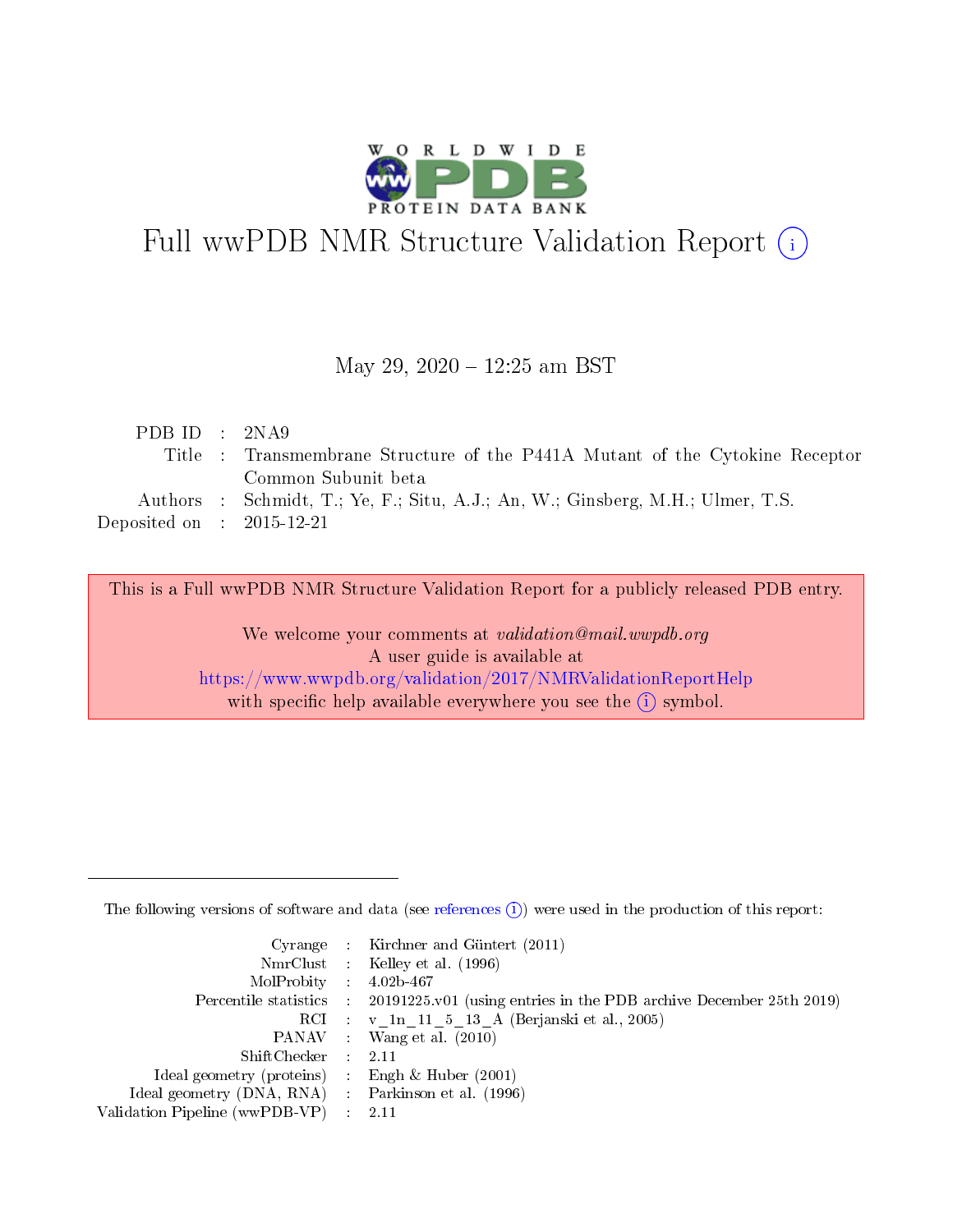# 1 [O](https://www.wwpdb.org/validation/2017/NMRValidationReportHelp#overall_quality)verall quality at a glance (i)

The following experimental techniques were used to determine the structure: SOLUTION NMR

The overall completeness of chemical shifts assignment is 41%.

Percentile scores (ranging between 0-100) for global validation metrics of the entry are shown in the following graphic. The table shows the number of entries on which the scores are based.



The table below summarises the geometric issues observed across the polymeric chains and their fit to the experimental data. The red, orange, yellow and green segments indicate the fraction of residues that contain outliers for  $>=3, 2, 1$  and 0 types of geometric quality criteria. A cyan segment indicates the fraction of residues that are not part of the well-defined cores, and a grey segment represents the fraction of residues that are not modelled. The numeric value for each fraction is indicated below the corresponding segment, with a dot representing fractions  $\epsilon = 5\%$ 

| Mol | ${\bf Chain}$ | Length | Quality of chain |    |     |  |  |  |
|-----|---------------|--------|------------------|----|-----|--|--|--|
|     |               |        |                  |    |     |  |  |  |
|     |               | 44     | 57%              | 7% | 34% |  |  |  |

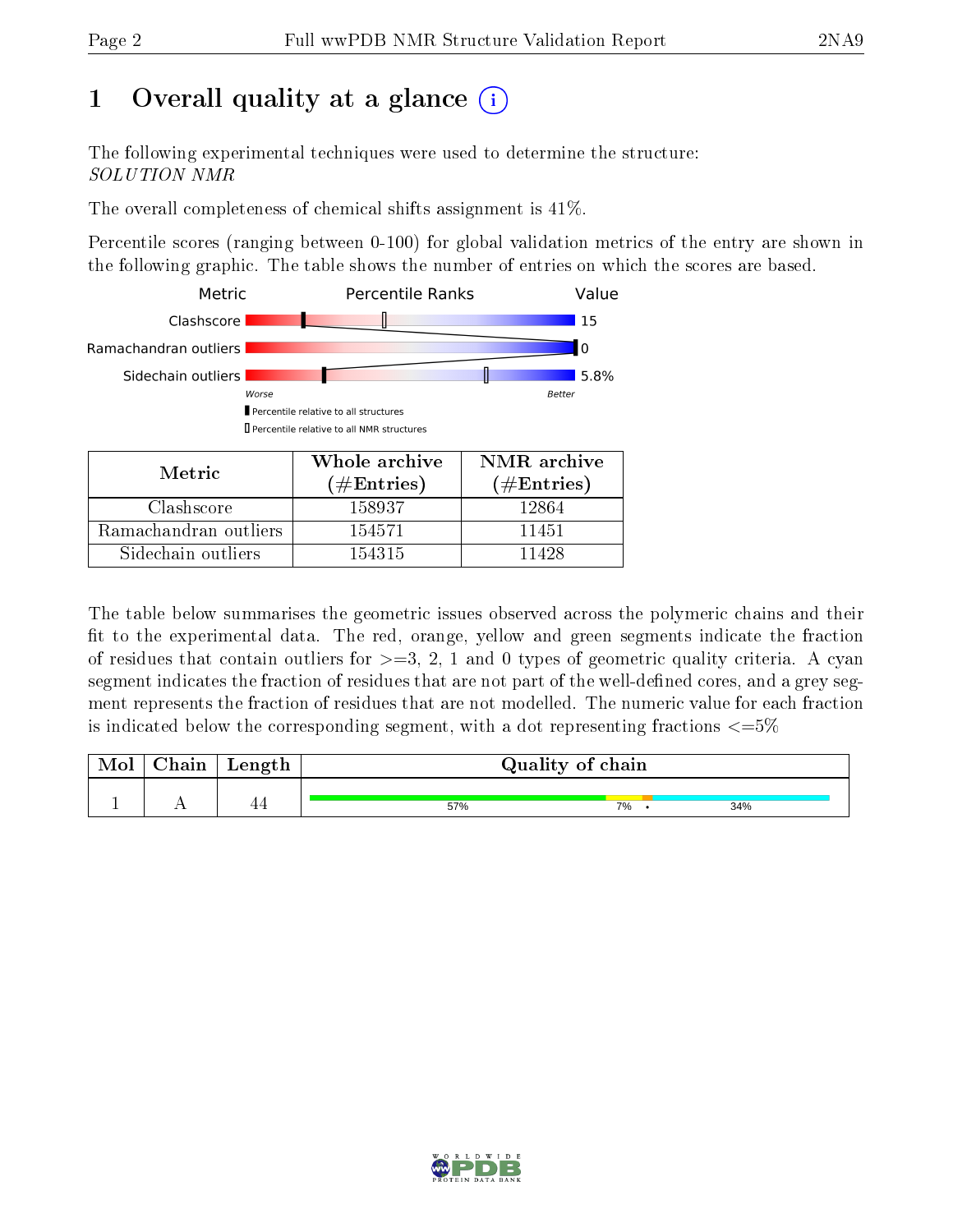# 2 Ensemble composition and analysis  $(i)$

This entry contains 21 models. Model 3 is the overall representative, medoid model (most similar to other models). The authors have identified model 1 as representative, based on the following criterion: minimized average structure.

The following residues are included in the computation of the global validation metrics.

| Well-defined (core) protein residues |                                                         |                                    |  |  |  |
|--------------------------------------|---------------------------------------------------------|------------------------------------|--|--|--|
|                                      | . Well-defined core $\mid$ Residue range (total) $\mid$ | Backbone RMSD $(A)$   Medoid model |  |  |  |
|                                      | $A:437-A:465(29)$                                       | 0.10                               |  |  |  |

Ill-defined regions of proteins are excluded from the global statistics.

Ligands and non-protein polymers are included in the analysis.

The models can be grouped into 2 clusters and 2 single-model clusters were found.

| Cluster number        | Models                                                                   |
|-----------------------|--------------------------------------------------------------------------|
|                       | $\overline{2, 3, 5, 6, 7, 8, 9, 10, 11, 13, 14, 15, 16, 17, 18, 19, 10}$ |
|                       |                                                                          |
| Single-model clusters | 1. 21                                                                    |

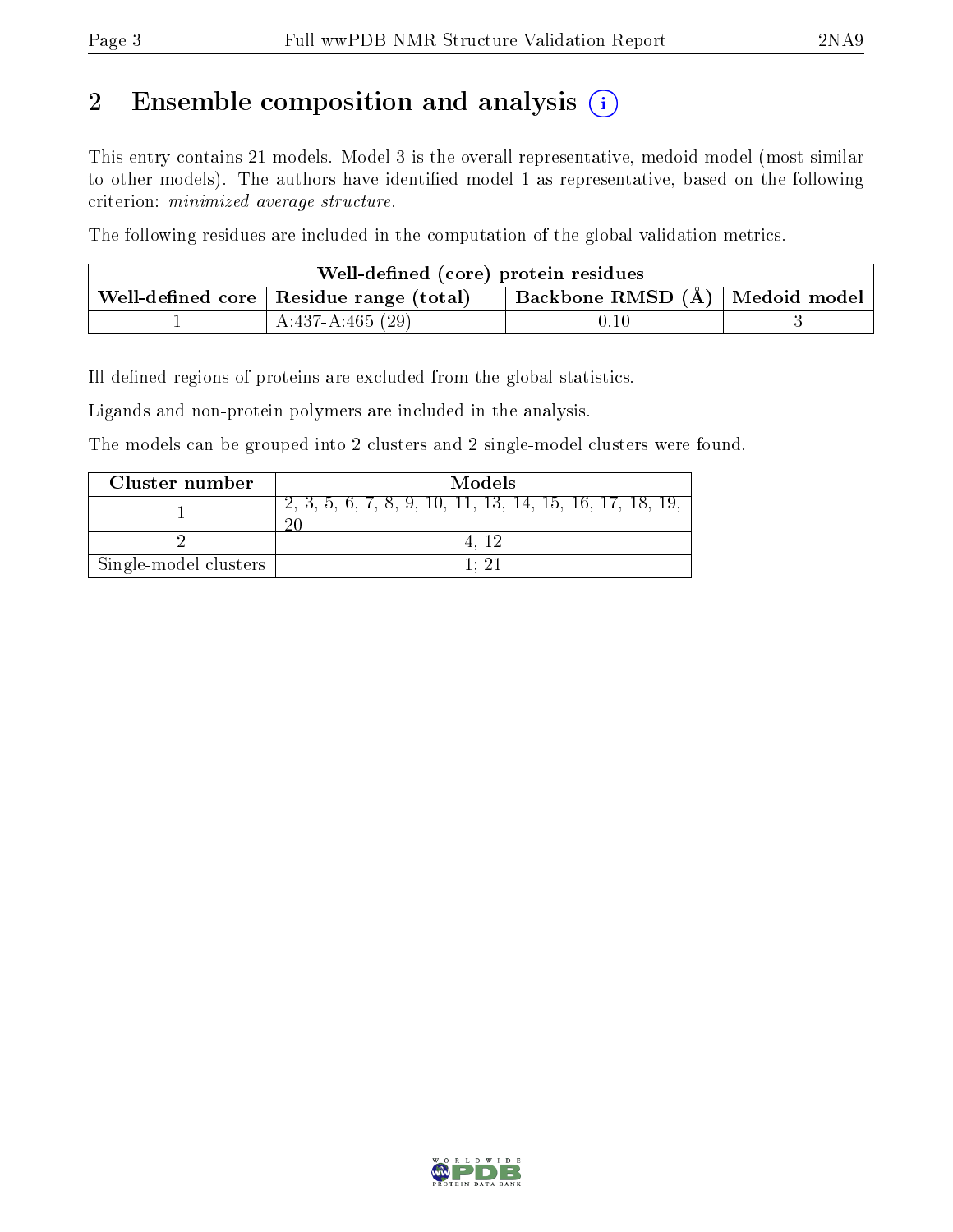# 3 Entry composition (i)

There is only 1 type of molecule in this entry. The entry contains 755 atoms, of which 394 are hydrogens and 0 are deuteriums.

Molecule 1 is a protein called Cytokine receptor common subunit beta.

| Mol |  | Chain   Residues | $\rm{Atoms}$ |     |    |    |  | Trace |  |
|-----|--|------------------|--------------|-----|----|----|--|-------|--|
|     |  |                  | $\rm Total$  |     | H  |    |  |       |  |
|     |  | 755              | 241          | 394 | 63 | 55 |  |       |  |

There are 3 discrepancies between the modelled and reference sequences:

| Chain | Residue | Modelled | Actual                   | Comment             | <b>Reference</b>   |
|-------|---------|----------|--------------------------|---------------------|--------------------|
|       | 430     | GLY      | $\overline{\phantom{0}}$ | EXPRESSION TAG      | <b>IINP P32927</b> |
|       | 431     | LVS      |                          | EXPRESSION TAG      | <b>IINP P32927</b> |
|       | 441     | AIA      | PR∩                      | ENGINEERED MUTATION | UNP P32927         |

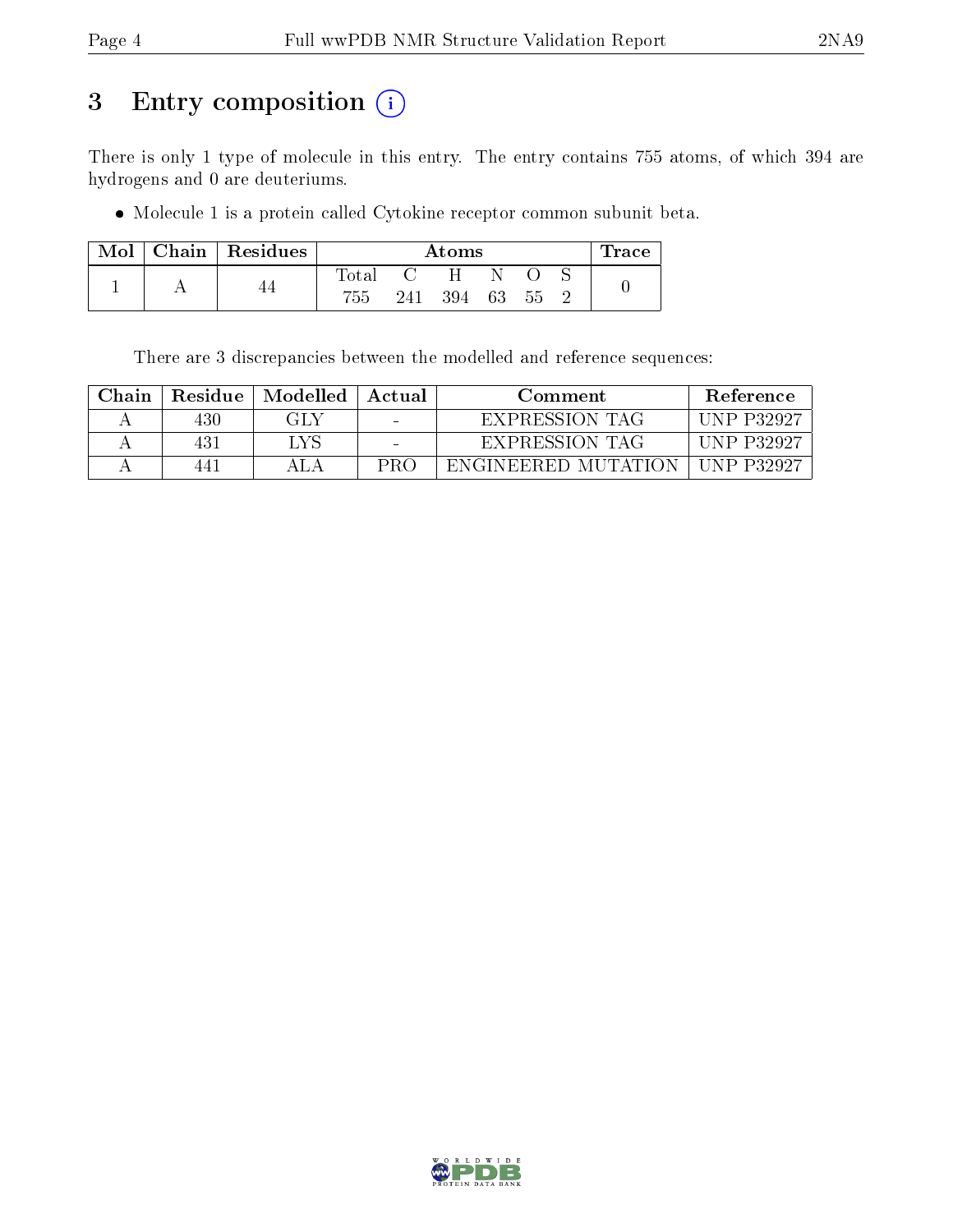# 4 Residue-property plots  $\binom{1}{1}$

## <span id="page-4-0"></span>4.1 Average score per residue in the NMR ensemble

These plots are provided for all protein, RNA and DNA chains in the entry. The first graphic is the same as shown in the summary in section 1 of this report. The second graphic shows the sequence where residues are colour-coded according to the number of geometric quality criteria for which they contain at least one outlier: green  $= 0$ , yellow  $= 1$ , orange  $= 2$  and red  $= 3$  or more. Stretches of 2 or more consecutive residues without any outliers are shown as green connectors. Residues which are classified as ill-defined in the NMR ensemble, are shown in cyan with an underline colour-coded according to the previous scheme. Residues which were present in the experimental sample, but not modelled in the final structure are shown in grey.

• Molecule 1: Cytokine receptor common subunit beta



## 4.2 Scores per residue for each member of the ensemble

Colouring as in section [4.1](#page-4-0) above.

### 4.2.1 Score per residue for model 1

• Molecule 1: Cytokine receptor common subunit beta



### 4.2.2 Score per residue for model 2



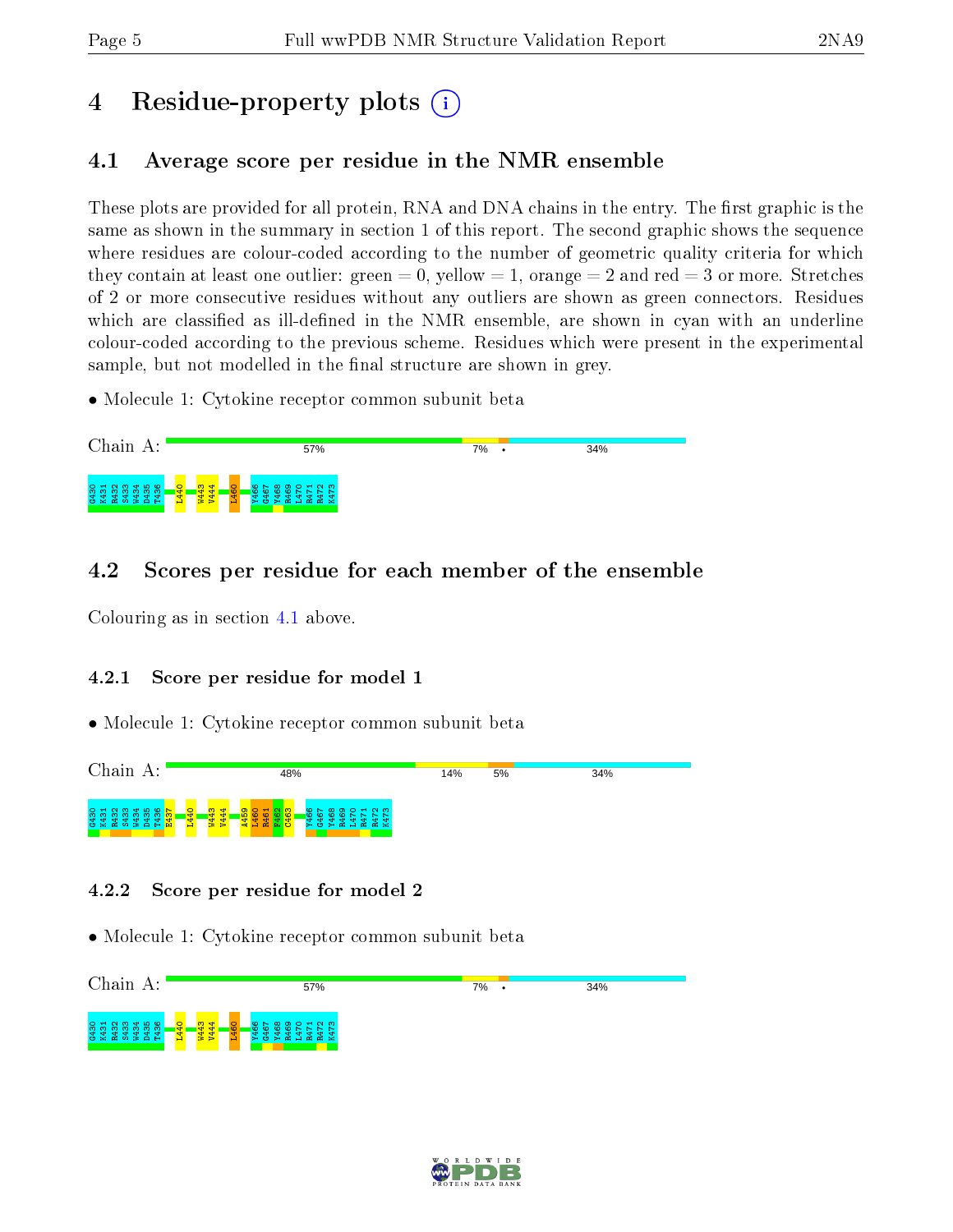#### 4.2.3 Score per residue for model 3 (medoid)

• Molecule 1: Cytokine receptor common subunit beta



#### 4.2.4 Score per residue for model 4

• Molecule 1: Cytokine receptor common subunit beta



#### 4.2.5 Score per residue for model 5

• Molecule 1: Cytokine receptor common subunit beta



#### 4.2.6 Score per residue for model 6

• Molecule 1: Cytokine receptor common subunit beta

| Chain<br>А:                                                                                                       |                                 | 59%                                                                               | $5\%$ . | 34% |
|-------------------------------------------------------------------------------------------------------------------|---------------------------------|-----------------------------------------------------------------------------------|---------|-----|
| <b>Q</b> m d m m<br>$6430$<br>K431<br>$\bullet$<br>2<br>÷<br>÷<br>÷<br>$\alpha$ $\alpha$ $\geq$ $\alpha$<br>- 1-1 | <u>က္</u><br>$\circ$<br>₩<br>÷. | $\sim$ $\infty$<br>റെ<br>$\circ$ $\sim$<br>ന<br>$\approx$ $\times$<br>œ<br>Æ<br>≻ |         |     |

#### 4.2.7 Score per residue for model 7



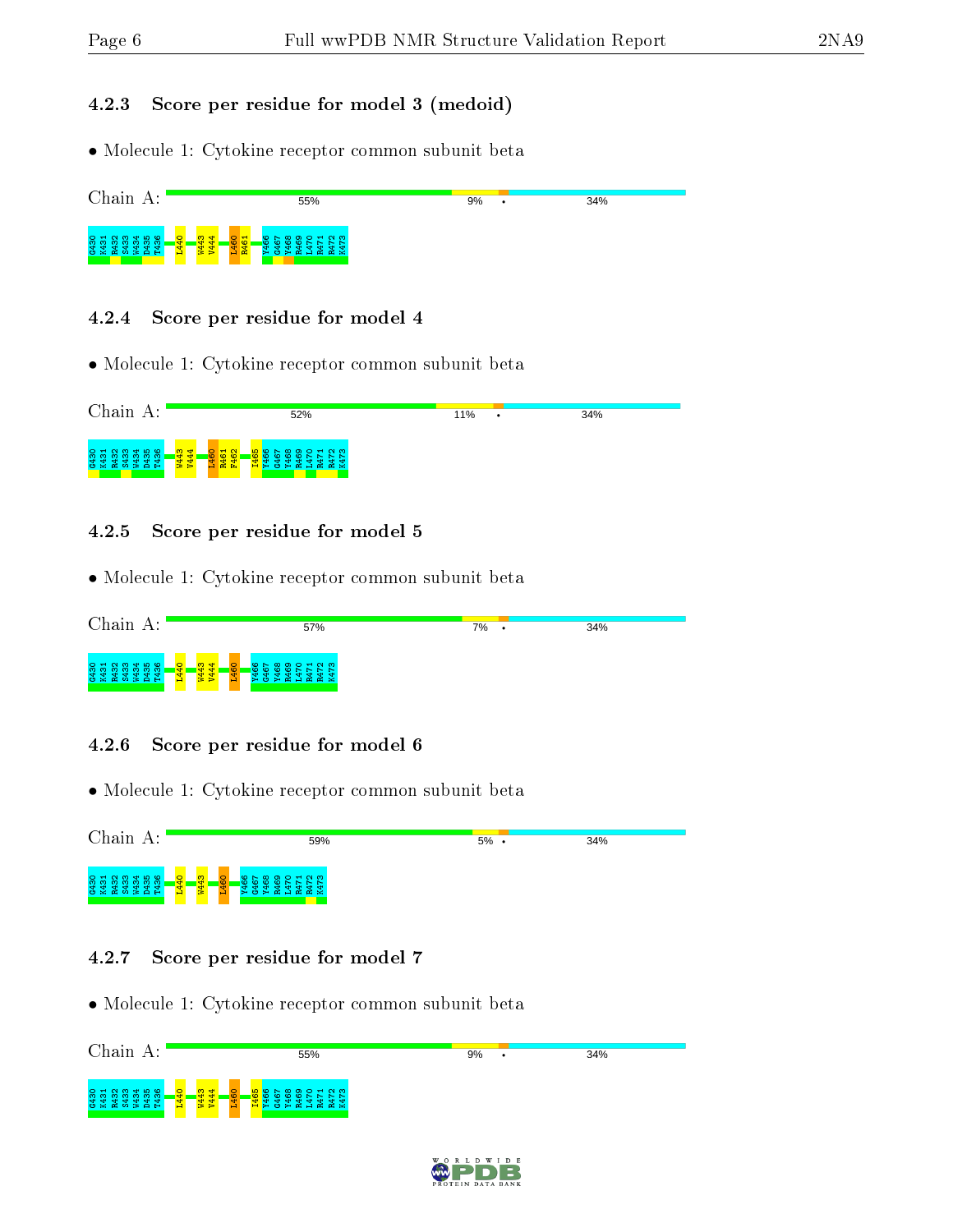#### 4.2.8 Score per residue for model 8

• Molecule 1: Cytokine receptor common subunit beta



#### 4.2.9 Score per residue for model 9

• Molecule 1: Cytokine receptor common subunit beta



#### 4.2.10 Score per residue for model 10

• Molecule 1: Cytokine receptor common subunit beta

| Chain<br>А:                                                                                            |                                                                                         | 57%                                                                   | 7% | $\bullet$ | 34% |
|--------------------------------------------------------------------------------------------------------|-----------------------------------------------------------------------------------------|-----------------------------------------------------------------------|----|-----------|-----|
| $N \omega + \omega$<br>$\frac{430}{431}$<br>$\frac{1}{2}$<br>÷<br>$\circ$ $\times$<br>တ<br>⊷<br>Æ<br>- | <mark>.द्वं द्व</mark> ं ।<br>$\circ$<br>$\overline{\mathbf{d}}$<br>$\approx$ $\approx$ | $\sim$ $\infty$<br>-<br>ີ<br>°<br>œ<br>œ<br>$\approx$ $\times$<br>. . |    |           |     |

#### 4.2.11 Score per residue for model 11

• Molecule 1: Cytokine receptor common subunit beta

| Chain<br>А:                                                                                          | 50%                                                                   |                              |                                                         | 14%                                      | $\bullet$ | 34% |  |
|------------------------------------------------------------------------------------------------------|-----------------------------------------------------------------------|------------------------------|---------------------------------------------------------|------------------------------------------|-----------|-----|--|
| 456<br>$\frac{431}{431}$<br>ന<br>$\scriptstyle\sim$<br>-<br>œ.<br>$\circ$ $\times$<br>ဟ<br>- 33<br>╺ | <mark>प्रमेश</mark><br>प्रसंग<br>$\circ$<br><u>ਚਾ</u><br>$\mathbf{d}$ | <b>G</b><br>-S-<br><u>ιΩ</u> | $\circ$<br>$\mathbf{r}$<br>ဖ<br>~<br><b>O</b><br>置<br>- | <b>NM</b><br>⊣<br>െ<br>∘<br>ണ<br>œ<br>¤≍ |           |     |  |

#### 4.2.12 Score per residue for model 12



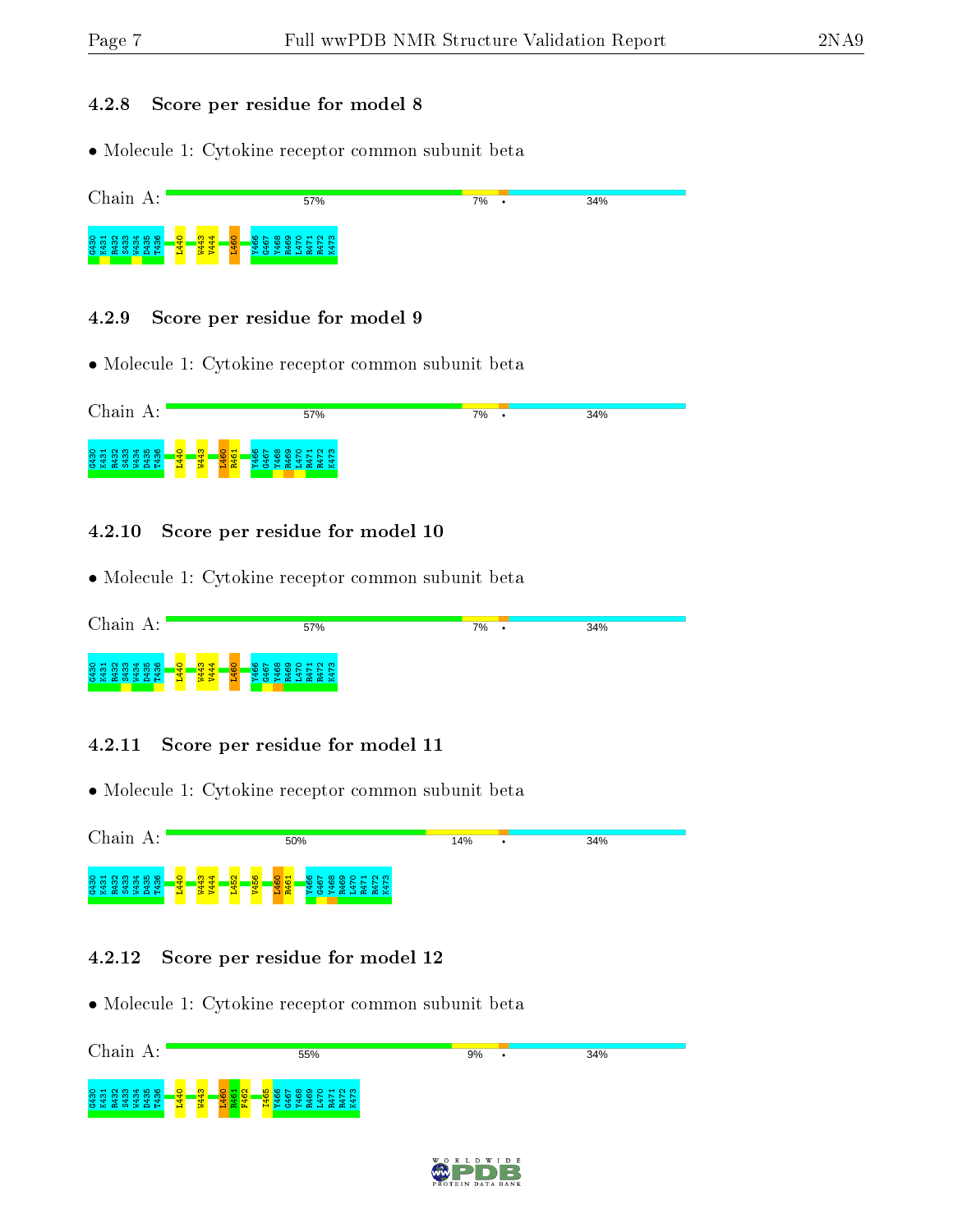#### 4.2.13 Score per residue for model 13

• Molecule 1: Cytokine receptor common subunit beta



#### 4.2.14 Score per residue for model 14

• Molecule 1: Cytokine receptor common subunit beta



#### 4.2.15 Score per residue for model 15

• Molecule 1: Cytokine receptor common subunit beta

| Chain<br>A:                                                  | 52%                                                                                                                                   | 11%<br>$\bullet$ | 34% |
|--------------------------------------------------------------|---------------------------------------------------------------------------------------------------------------------------------------|------------------|-----|
| m<br>$\sim$ $\sim$<br><b>991</b><br>456<br>÷<br>అ≍<br>တ<br>œ | 4<br>$\sim$<br><b>CO</b><br>$H \cap M$<br><b>∞</b><br>∽∼<br>$\circ$<br>െ<br>ਚਾ<br><b>IQ</b><br><b>IO</b><br>œ<br>$x \times$<br>œ<br>ъ |                  |     |

#### 4.2.16 Score per residue for model 16

• Molecule 1: Cytokine receptor common subunit beta

| Chain<br>А:                                                                              | 55%                                                          |                |                                  | 9% | ٠ | 34% |
|------------------------------------------------------------------------------------------|--------------------------------------------------------------|----------------|----------------------------------|----|---|-----|
| <b>NMTHO</b><br><b>991</b><br>- 11<br>-<br>÷<br>œ.<br>$\circ$ $\times$<br>ဟ<br>- 33<br>⊷ | 읇<br>$\ddot{\mathbf{C}}$<br>$\mathbf{d}$<br>÷.<br><u>로 국</u> | <b>IQ</b><br>- | $-0.0$<br>$\circ$<br>െ<br>ന<br>- |    |   |     |

#### 4.2.17 Score per residue for model 17



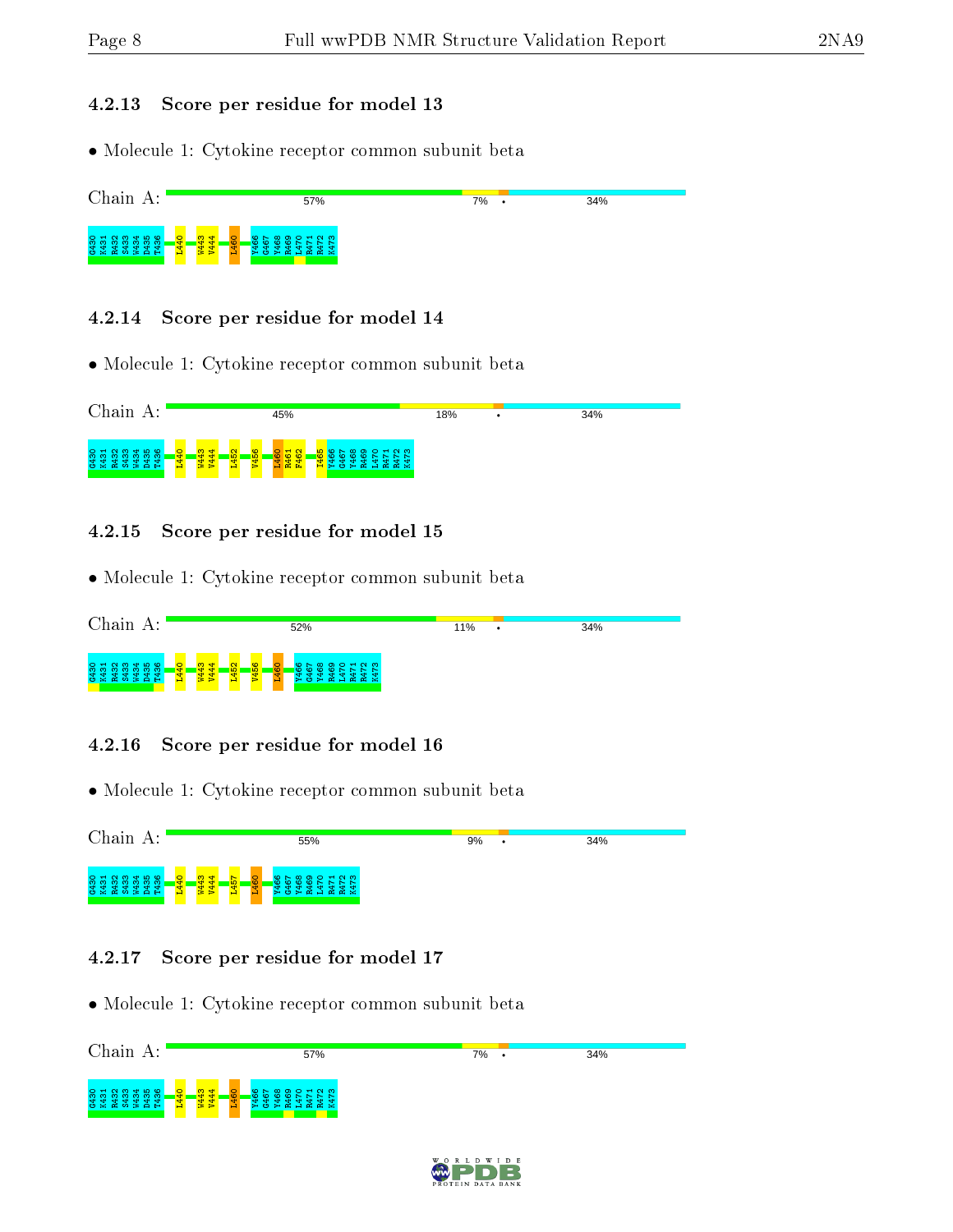#### 4.2.18 Score per residue for model 18

• Molecule 1: Cytokine receptor common subunit beta



#### 4.2.19 Score per residue for model 19

• Molecule 1: Cytokine receptor common subunit beta



#### 4.2.20 Score per residue for model 20

• Molecule 1: Cytokine receptor common subunit beta

| Chain<br>А:                                                                                               | 55%                                                                                                                  | 9%                                | 34% |
|-----------------------------------------------------------------------------------------------------------|----------------------------------------------------------------------------------------------------------------------|-----------------------------------|-----|
| $N$ $\omega$ $\Delta$ $\omega$<br>431<br>431<br>÷<br>$\circ$ $\times$<br>$\sim$<br>$\circ$<br>က<br>з<br>e | $\mathbf{\alpha}$<br><b>O</b><br>m<br>$\circ$<br>$\sim$ $\infty$ $\sim$<br>°<br><b>REA</b><br><b>IQ</b><br><u> က</u> | H N<br>÷<br>- 52<br>ം<br><u>പ</u> |     |

#### 4.2.21 Score per residue for model 21

| Chain A:                                                                                           | 45%                                                                                                                   | 18% | 34% |
|----------------------------------------------------------------------------------------------------|-----------------------------------------------------------------------------------------------------------------------|-----|-----|
| 0.400<br>Q.<br>$\frac{431}{431}$<br>$\sim$<br>÷<br>m<br>ᆊ<br>ᆊ<br>œ<br><b>CS</b><br>m<br>- 23<br>− | $\frac{1}{2}$<br>$\overline{a}$<br>က<br>$H \cap M$<br>∞<br>െ<br><b>IO</b><br>홉<br>- 62<br>بي ا<br>置<br><b>CO</b><br>- |     |     |

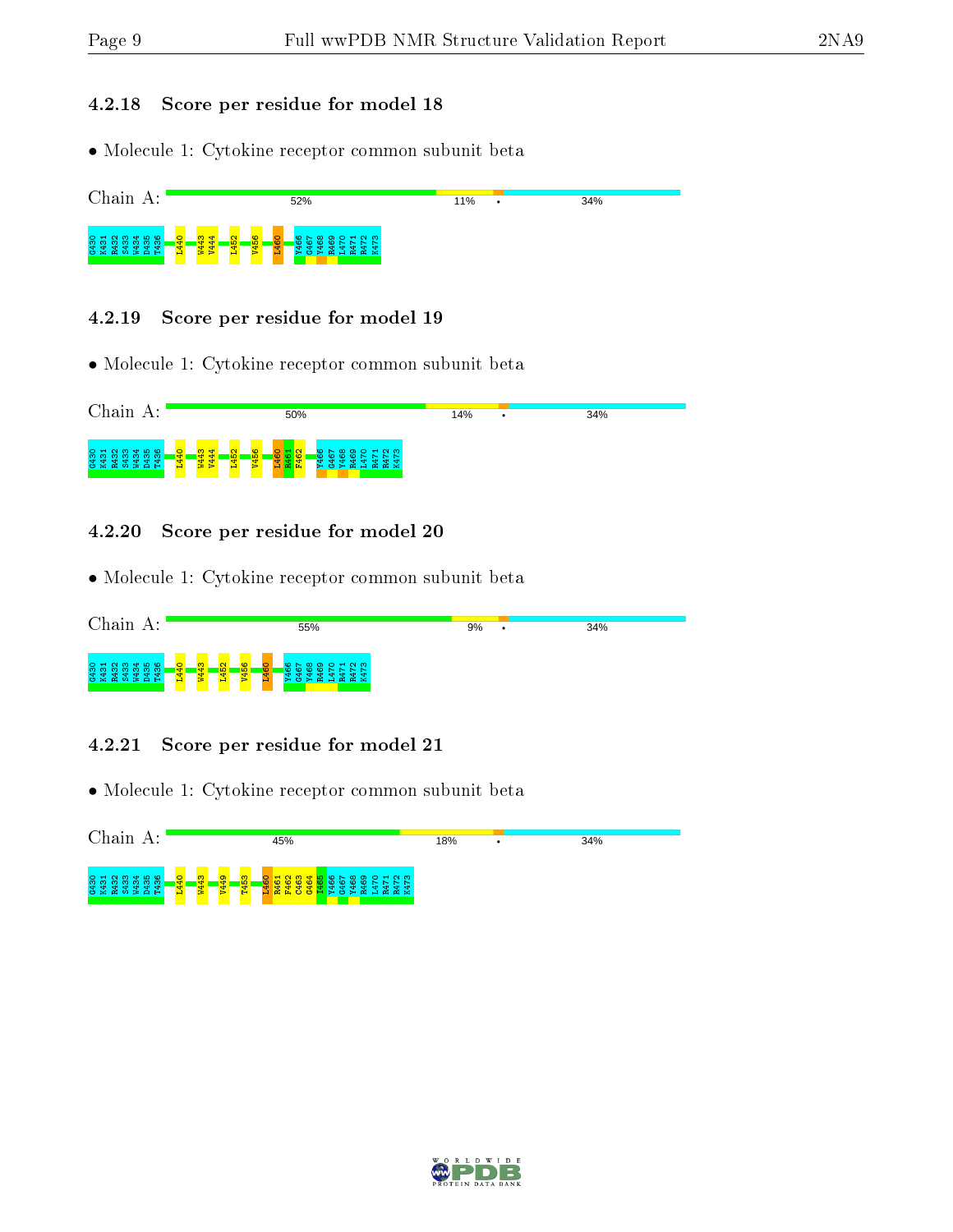# 5 Refinement protocol and experimental data overview  $\binom{1}{k}$

The models were refined using the following method: *simulated annealing*.

Of the 21 calculated structures, 21 were deposited, based on the following criterion: all calculated structures submitted.

The following table shows the software used for structure solution, optimisation and refinement.

| Software name   Classification |                    | <b>Version</b> |
|--------------------------------|--------------------|----------------|
| ' X-PLOR NIH-                  | structure solution |                |
| - X-PLOR NIH                   | refinement         |                |

The following table shows chemical shift validation statistics as aggregates over all chemical shift files. Detailed validation can be found in section [7](#page-13-0) of this report.

| Chemical shift file(s)                       | input cs.cif |
|----------------------------------------------|--------------|
| Number of chemical shift lists               |              |
| Total number of shifts                       | 202          |
| Number of shifts mapped to atoms             | 202          |
| Number of unparsed shifts                    |              |
| Number of shifts with mapping errors         |              |
| Number of shifts with mapping warnings       |              |
| Assignment completeness (well-defined parts) |              |

No validations of the models with respect to experimental NMR restraints is performed at this time.

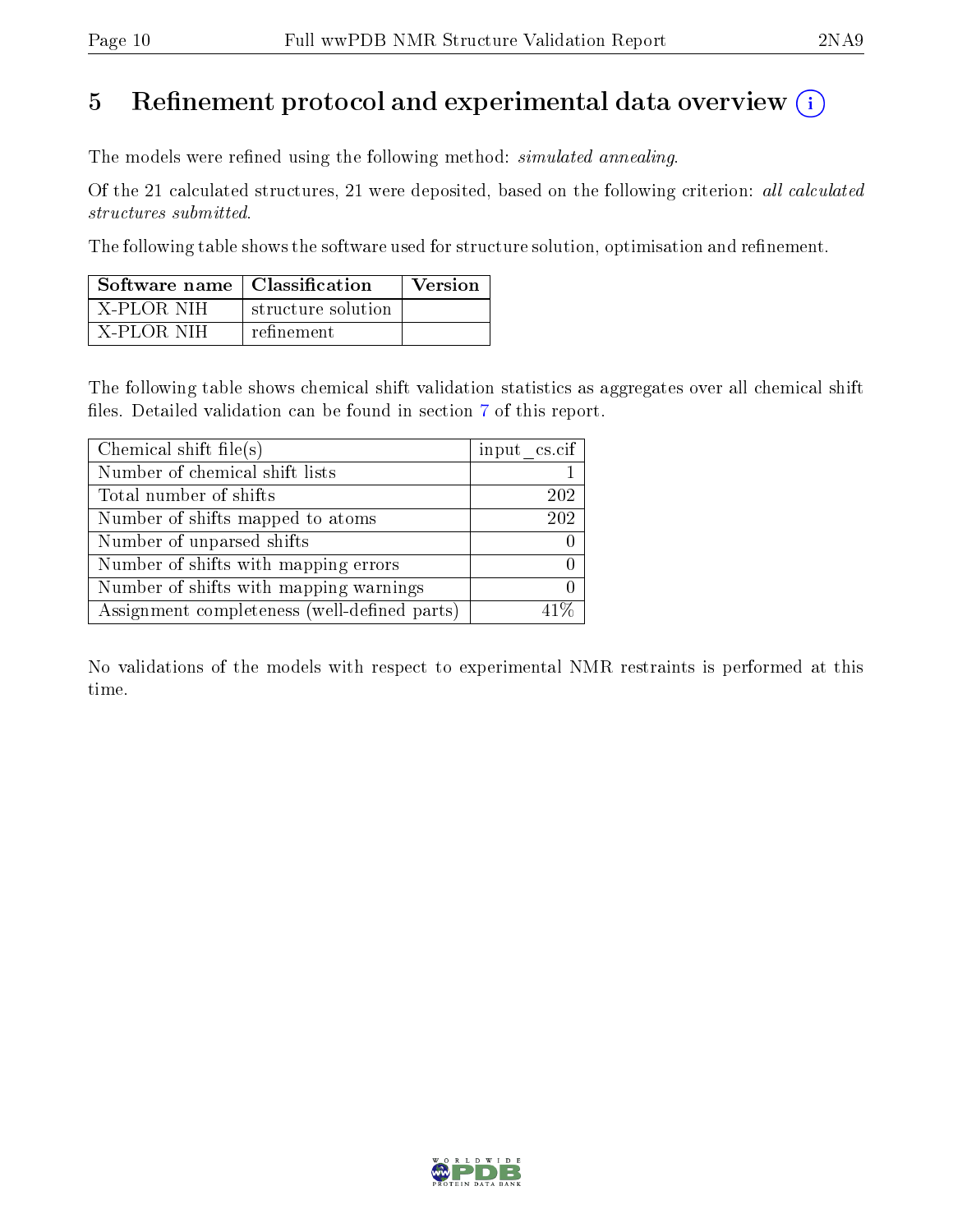# 6 Model quality  $(i)$

## 6.1 Standard geometry  $(i)$

There are no covalent bond-length or bond-angle outliers.

There are no bond-length outliers.

There are no bond-angle outliers.

There are no chirality outliers.

There are no planarity outliers.

## 6.2 Too-close contacts (i)

In the following table, the Non-H and H(model) columns list the number of non-hydrogen atoms and hydrogen atoms in each chain respectively. The H(added) column lists the number of hydrogen atoms added and optimized by MolProbity. The Clashes column lists the number of clashes averaged over the ensemble.

| Mol |         | Chain   Non-H   $H(model)$   $H(added)$ |         | Clashes |
|-----|---------|-----------------------------------------|---------|---------|
|     | $223\,$ | 253                                     | $253\,$ |         |
|     | 468?    | 5313                                    | 5313    | 151     |

The all-atom clashscore is defined as the number of clashes found per 1000 atoms (including hydrogen atoms). The all-atom clashscore for this structure is 15.

| Atom-1            | Atom-2               | $Clash(\AA)$ | Distance(A) | Models |                |
|-------------------|----------------------|--------------|-------------|--------|----------------|
|                   |                      |              |             | Worst  | Total          |
| 1:A:460:LEU:HD13  | 1:A:461:ARG:N        | 0.93         | 1.78        | 11     |                |
| 1: A:460:LEU:HD22 | 1: A:460: LEU:O      | 0.78         | 1.78        | 11     | $\mathbf{1}$   |
| 1: A:460:LEU:O    | 1: A:460:LEU:HD12    | 0.70         | 1.86        | 8      | 5              |
| 1:A:460:LEU:HD12  | 1: A:460:LEU:O       | 0.70         | 1.87        | 10     | 15             |
| 1:A:460:LEU:HD22  | 1: A:460:LEU:C       | 0.69         | 2.09        | 11     | 1              |
| 1:A:440:LEU:HD12  | 1: A:443:TRP:HE1     | 0.68         | 1.46        | 12     | 9              |
| 1:A:440:LEU:HD12  | 1: A: 443: TRP: NE1  | 0.65         | 2.06        | 12     | $\overline{2}$ |
| 1: A:460:LEU:C    | 1: A:460:LEU:HD12    | 0.61         | 2.16        | 9      | 8              |
| 1:A:460:LEU:HD12  | 1: A:460:LEU:C       | 0.61         | 2.17        | 16     | 12             |
| 1:A:440:LEU:HD13  | 1: A:443:TRP:HE1     | 0.60         | 1.56        | 8      | $\mathbf{1}$   |
| 1:A:462:PHE:O     | 1: A:465: ILE: HG22  | 0.57         | 1.98        | 4      | 3              |
| 1:A:452:LEU:O     | 1: A: 456: VAL: HG23 | 0.57         | 1.98        | 18     | 6              |
| 1: A:440:LEU:O    | 1: A: 443: TRP: NE1  | 0.56         | 2.39        | 20     | 15             |
| 1:A:449:VAL:O     | 1: A: 453: THR: HG23 | 0.56         | 2.01        | 21     |                |

All unique clashes are listed below, sorted by their clash magnitude.

Continued on next page...

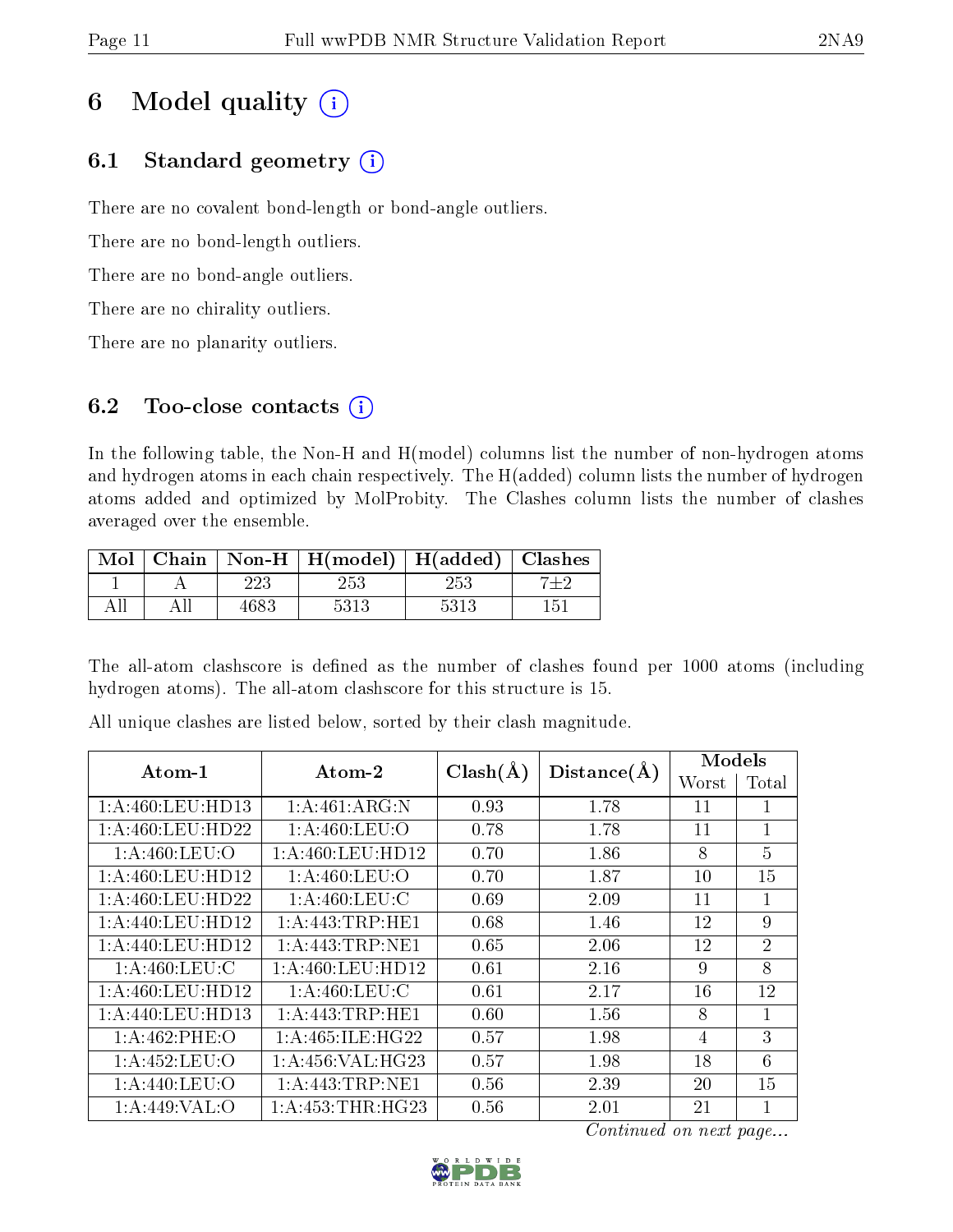| Atom-1              | Atom-2              |              | Distance(A) | Models       |                |  |
|---------------------|---------------------|--------------|-------------|--------------|----------------|--|
|                     |                     | $Clash(\AA)$ |             | Worst        | Total          |  |
| 1:A:443:TRP:CZ3     | 1:A:444:VAL:HG22    | 0.55         | 2.35        | 13           | 15             |  |
| 1: A:460: LEU: HD13 | 1: A:460:LEU:C      | 0.55         | 2.22        | 11           | 1              |  |
| 1: A:440:LEU:O      | 1: A:443:TRP:CD1    | 0.55         | 2.60        | 5            | 17             |  |
| 1: A:440: LEU: CD1  | 1: A: 443: TRP: HE1 | 0.53         | 2.16        | 11           | 8              |  |
| 1: A:460: LEU: CD1  | 1: A:460:LEU:C      | 0.47         | 2.82        | 5            | $\overline{7}$ |  |
| 1: A:460:LEU:C      | 1: A:460:LEU:CD1    | 0.47         | 2.82        | 15           | 11             |  |
| 1: A:460:LEU:O      | 1: A:464: GLY:N     | 0.47         | 2.47        | 21           | $\mathbf{1}$   |  |
| 1:A:459:ALA:O       | 1: A: 463: CYS:SG   | 0.47         | 2.72        |              | $\mathbf{1}$   |  |
| 1:A:461:ARG:CD      | 1:A:461:ARG:C       | 0.46         | 2.84        | $\mathbf{1}$ | $\mathbf{1}$   |  |
| 1:A:443:TRP:CH2     | 1:A:444:VAL:HG22    | 0.44         | 2.48        | 5            | 6              |  |
| 1: A:460:LEU:CD2    | 1: A:460:LEU:C      | 0.43         | 2.81        | 11           | 1              |  |
| 1:A:457:LEU:N       | 1: A:457:LEU:HD12   | 0.41         | 2.30        | 16           | 1              |  |
| 1: A:443:TRP:CE3    | 1:A:444:VAL:N       | 0.40         | 2.89        | 15           |                |  |

Continued from previous page...

## 6.3 Torsion angles  $(i)$

### 6.3.1 Protein backbone (i)

In the following table, the Percentiles column shows the percent Ramachandran outliers of the chain as a percentile score with respect to all PDB entries followed by that with respect to all NMR entries. The Analysed column shows the number of residues for which the backbone conformation was analysed and the total number of residues.

| Mol | Chain | Analysed        | Favoured                                                                   | Allowed  | Outliers | <b>Percentiles</b>              |  |
|-----|-------|-----------------|----------------------------------------------------------------------------|----------|----------|---------------------------------|--|
|     |       | $29/44(66\%)$   | $29\pm0$ (100 $\pm0\%$ )   0 $\pm0$ (0 $\pm0\%$ )   0 $\pm0$ (0 $\pm0\%$ ) |          |          | 100 100                         |  |
| All | Αll   | $609/924(66\%)$ | 609 $(100\%)$                                                              | $0(0\%)$ | $0(0\%)$ | $\vert$ 100 $\vert$ 100 $\vert$ |  |

There are no Ramachandran outliers.

### 6.3.2 Protein sidechains  $(i)$

In the following table, the Percentiles column shows the percent sidechain outliers of the chain as a percentile score with respect to all PDB entries followed by that with respect to all NMR entries. The Analysed column shows the number of residues for which the sidechain conformation was analysed and the total number of residues.

| Mol | Chain | Analysed     | Rotameric                                        | Outliers  |    | Percentiles |  |
|-----|-------|--------------|--------------------------------------------------|-----------|----|-------------|--|
|     |       | 24/37(65%)   | $23\pm1$ (94 $\pm2\%$ )   1 $\pm1$ (6 $\pm2\%$ ) |           | 24 | 73          |  |
| All |       | 504/777(65%) | 475 $(94\%)$                                     | $29(6\%)$ |    | 73          |  |

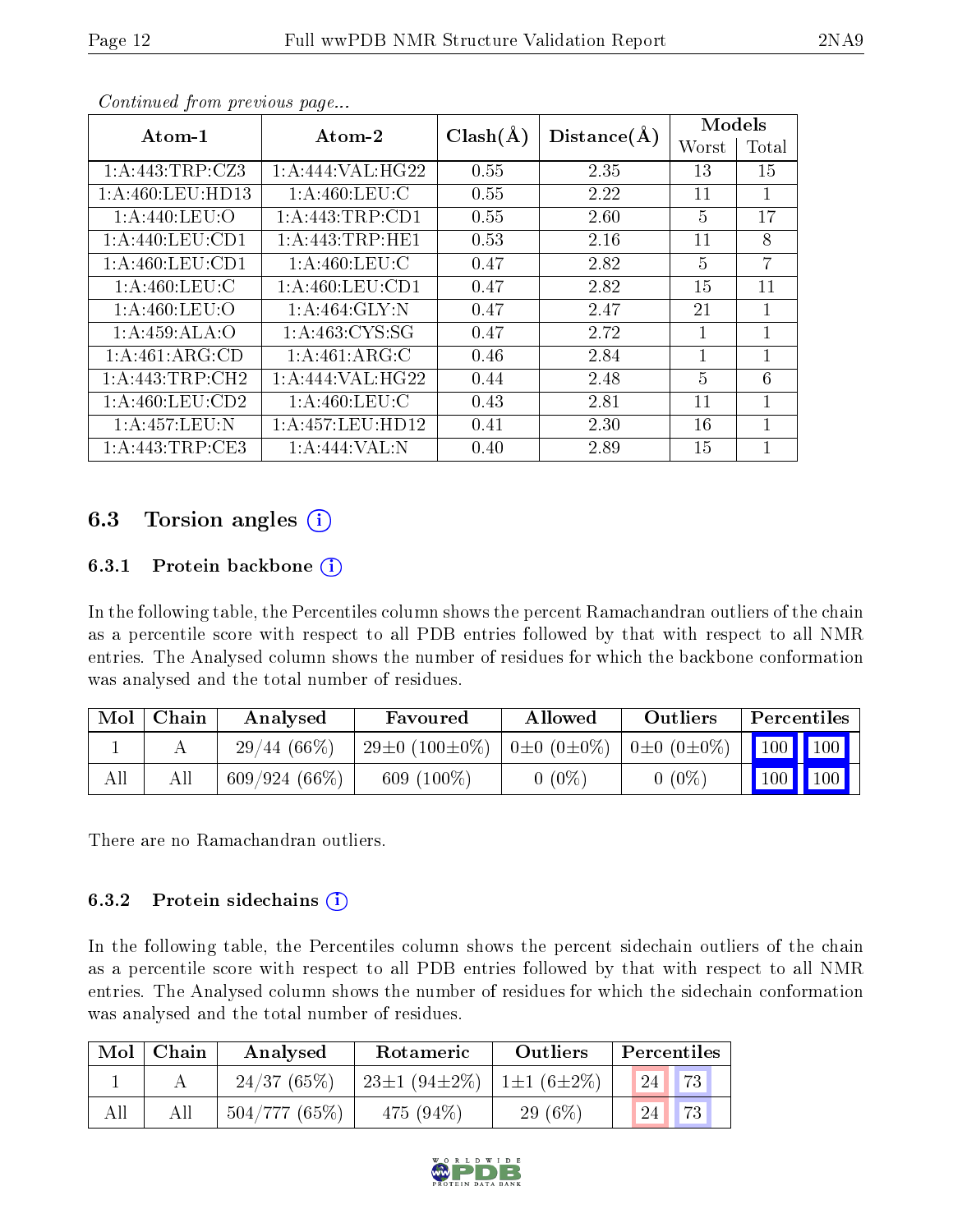|  |     |            | Mol   Chain   Res   Type   Models (Total) |
|--|-----|------------|-------------------------------------------|
|  | 460 | LEU        |                                           |
|  | 461 | $\rm{ARG}$ |                                           |
|  | 440 | LEU        |                                           |
|  | 465 | ILE.       |                                           |

All 4 unique residues with a non-rotameric sidechain are listed below. They are sorted by the frequency of occurrence in the ensemble.

#### 6.3.3 RNA  $(i)$

There are no RNA molecules in this entry.

## 6.4 Non-standard residues in protein, DNA, RNA chains  $(i)$

There are no non-standard protein/DNA/RNA residues in this entry.

## 6.5 Carbohydrates  $(i)$

There are no carbohydrates in this entry.

## 6.6 Ligand geometry  $(i)$

There are no ligands in this entry.

## 6.7 [O](https://www.wwpdb.org/validation/2017/NMRValidationReportHelp#nonstandard_residues_and_ligands)ther polymers  $(i)$

There are no such molecules in this entry.

## 6.8 Polymer linkage issues  $(i)$

There are no chain breaks in this entry.

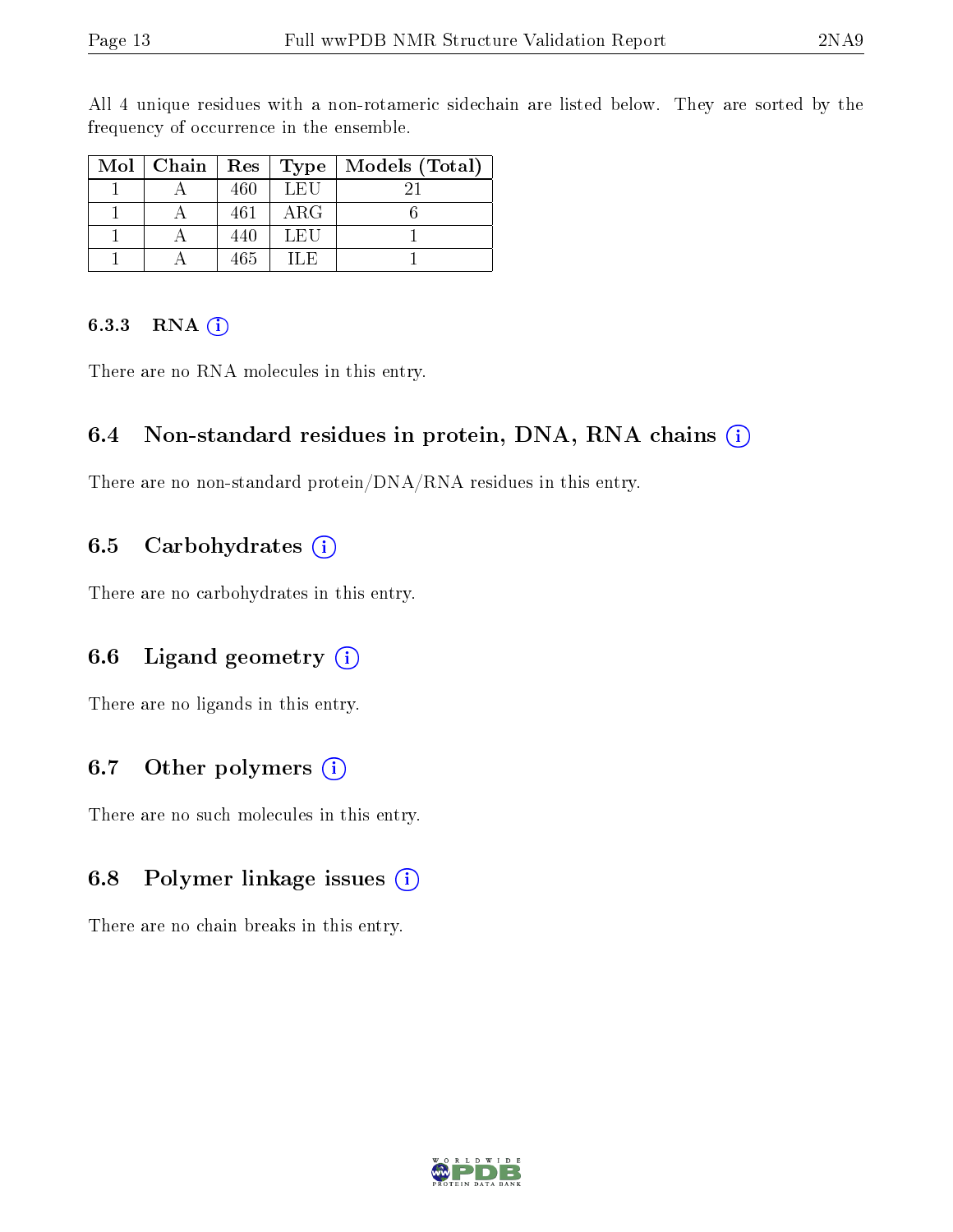## <span id="page-13-0"></span>7 Chemical shift validation  $\left( \begin{array}{c} \overline{\phantom{a}} \\ \overline{\phantom{a}} \end{array} \right)$

The completeness of assignment taking into account all chemical shift lists is 41% for the welldefined parts and  $34\%$  for the entire structure.

## 7.1 Chemical shift list 1

File name: input\_cs.cif

Chemical shift list name: *assigned\_chem\_shift\_list\_1* 

## 7.1.1 Bookkeeping (i)

The following table shows the results of parsing the chemical shift list and reports the number of nuclei with statistically unusual chemical shifts.

| Total number of shifts                  | 202 |
|-----------------------------------------|-----|
| Number of shifts mapped to atoms        | 202 |
| Number of unparsed shifts               |     |
| Number of shifts with mapping errors    |     |
| Number of shifts with mapping warnings  |     |
| Number of shift outliers (ShiftChecker) |     |

### 7.1.2 Chemical shift referencing  $(i)$

The following table shows the suggested chemical shift referencing corrections.

| <b>Nucleus</b>      |     | # values   Correction $\pm$ precision, ppm | Suggested action        |
|---------------------|-----|--------------------------------------------|-------------------------|
| ${}^{13}C_{\alpha}$ |     | $-0.37 \pm 0.16$                           | None needed $(0.5 ppm)$ |
| ${}^{13}C_{\beta}$  | -39 | $1.29 \pm 0.13$                            | Should be applied       |
| $13\text{C}$        | 39  | $-0.14 \pm 0.09$                           | None needed $(0.5 ppm)$ |
| $15\,\mathrm{N}$    | 39  | $0.53 \pm 0.48$                            | None needed (imprecise) |

### 7.1.3 Completeness of resonance assignments  $(i)$

The following table shows the completeness of the chemical shift assignments for the well-defined regions of the structure. The overall completeness is 41%, i.e. 146 atoms were assigned a chemical shift out of a possible 358. 0 out of 11 assigned methyl groups (LEU and VAL) were assigned stereospecifically.

|           | Total           | $1\mathbf{H}$ | $13\Omega$      | $15\mathbf{N}$  |
|-----------|-----------------|---------------|-----------------|-----------------|
| Backbone  | $116/145(80\%)$ | $29/58(50\%)$ | $58/58$ (100\%) | 29/29 $(100\%)$ |
| Sidechain | $28/183$ (15%)  | $0/103(0\%)$  | 28/77(36%)      | $0/3$ (0\%)     |

Continued on next page...

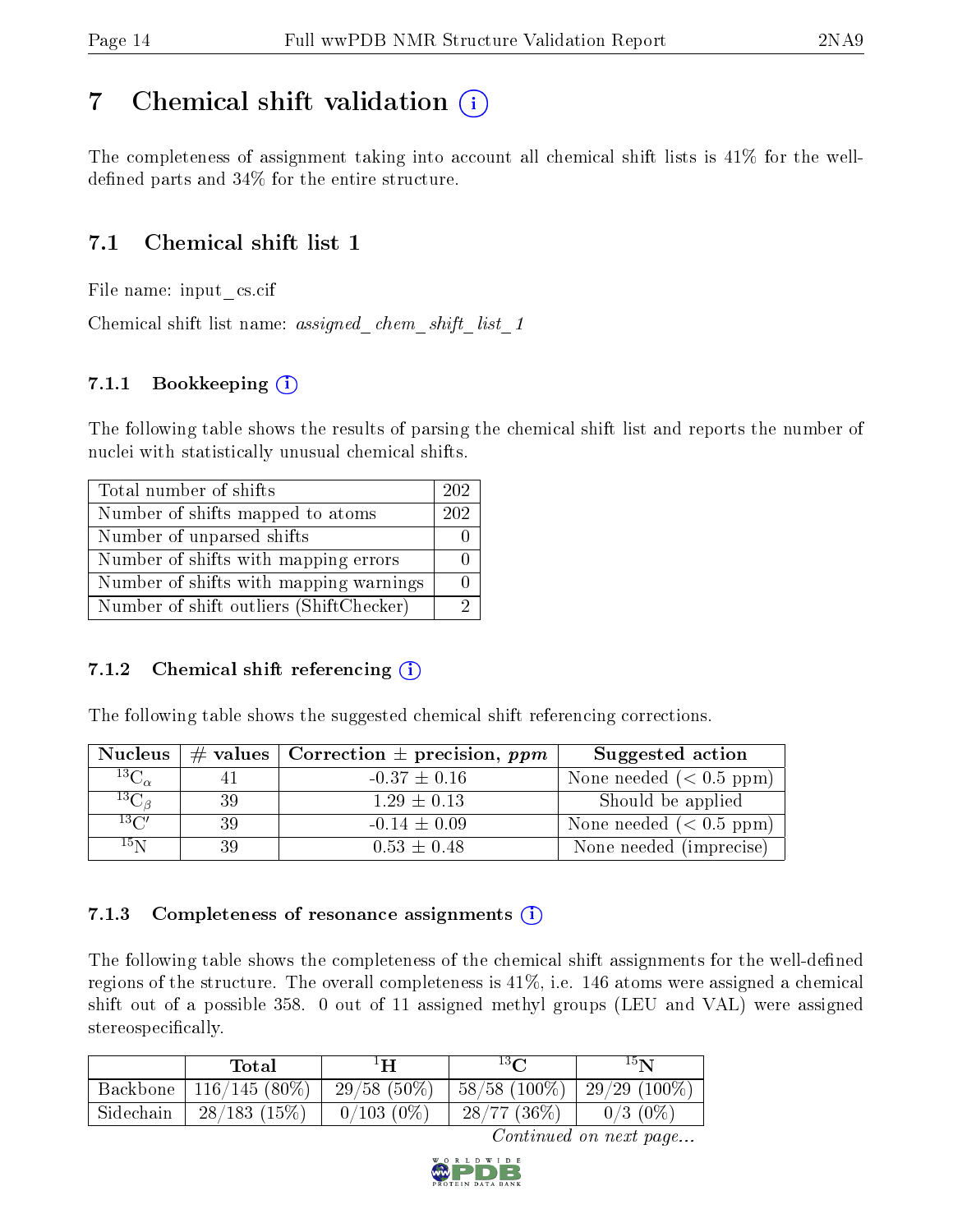|          | Contribution provided buyers.<br>Total | ŦН                        | $13\Omega$  | 15 <sub>N</sub> |
|----------|----------------------------------------|---------------------------|-------------|-----------------|
| Aromatic | 2/30(7%)                               | 1/16(6%)                  | $0/13(0\%)$ | $1/1$ (100\%)   |
| Overall  | $146/358$ $(41\%)$                     | $\mid 30/177~(17\%) \mid$ | 86/148(58%) | $-30/33(91\%)$  |

Continued from previous page...

The following table shows the completeness of the chemical shift assignments for the full structure. The overall completeness is 34%, i.e. 201 atoms were assigned a chemical shift out of a possible 588. 0 out of 12 assigned methyl groups (LEU and VAL) were assigned stereospecifically.

|           | Total              | $\mathbf{H}^1$    | $^{13}C$      | 15 <sub>N</sub> |
|-----------|--------------------|-------------------|---------------|-----------------|
| Backbone  | 158/220(72%)       | $39/88$ $(44\%)$  | $80/88(91\%)$ | 39/44(89%)      |
| Sidechain | 39/310(13%)        | $0/180(0\%)$      | 39/113(35%)   | $0/17(0\%)$     |
| Aromatic  | $4/58$ (7\%)       | 2/30(7%)          | $0/26(0\%)$   | $2/2$ (100\%)   |
| Overall   | $201/588$ $(34\%)$ | $41/298$ $(14\%)$ | 119/227(52%)  | $41/63$ (65%)   |

### 7.1.4 Statistically unusual chemical shifts  $(i)$

The following table lists the statistically unusual chemical shifts. These are statistical measures, and large deviations from the mean do not necessarily imply incorrect assignments. Molecules containing paramagnetic centres or hemes are expected to give rise to anomalous chemical shifts.

| Mol |     |     |     |        | Chain   Res   Type   Atom   Shift, ppm   Expected range, ppm   Z-score |        |
|-----|-----|-----|-----|--------|------------------------------------------------------------------------|--------|
|     | 443 | TRP | NFA | 112.71 | $139.19 - 119.59$                                                      | $-8.5$ |
|     | 434 | TRP | NE1 | 112.79 | $139.19 - 119.59$                                                      | - റ. പ |

## 7.1.5 Random Coil Index  $(RCI)$  plots  $(i)$

The image below reports *random coil index* values for the protein chains in the structure. The height of each bar gives a probability of a given residue to be disordered, as predicted from the available chemical shifts and the amino acid sequence. A value above 0.2 is an indication of signicant predicted disorder. The colour of the bar shows whether the residue is in the welldefined core (black) or in the ill-defined residue ranges (cyan), as described in section 2 on ensemble composition.

Random coil index (RCI) for chain A: